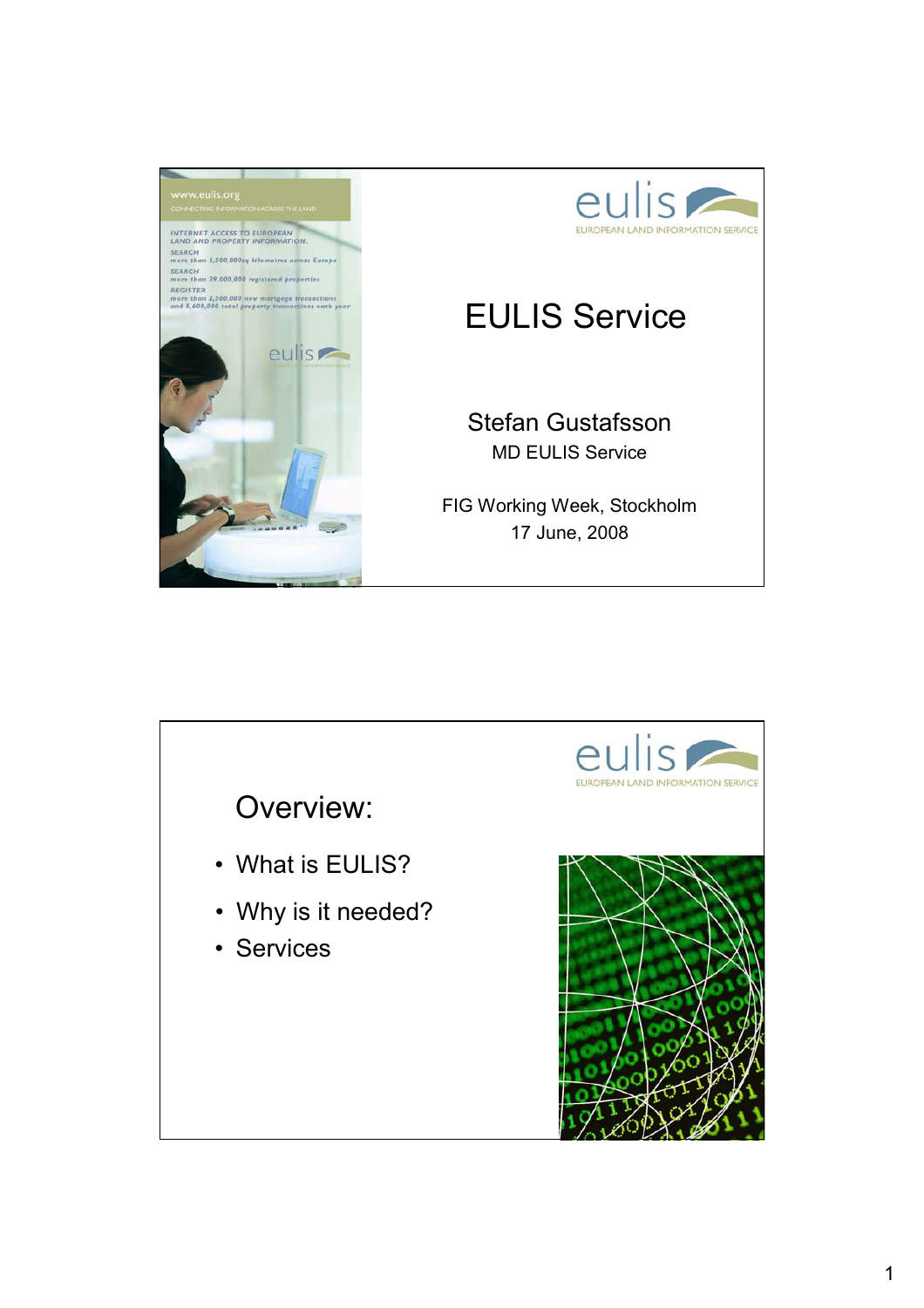## What is it?

- A service for Europe
- 50+ countries
- 816 million people
- 302 million households
- 10.8 million sq km



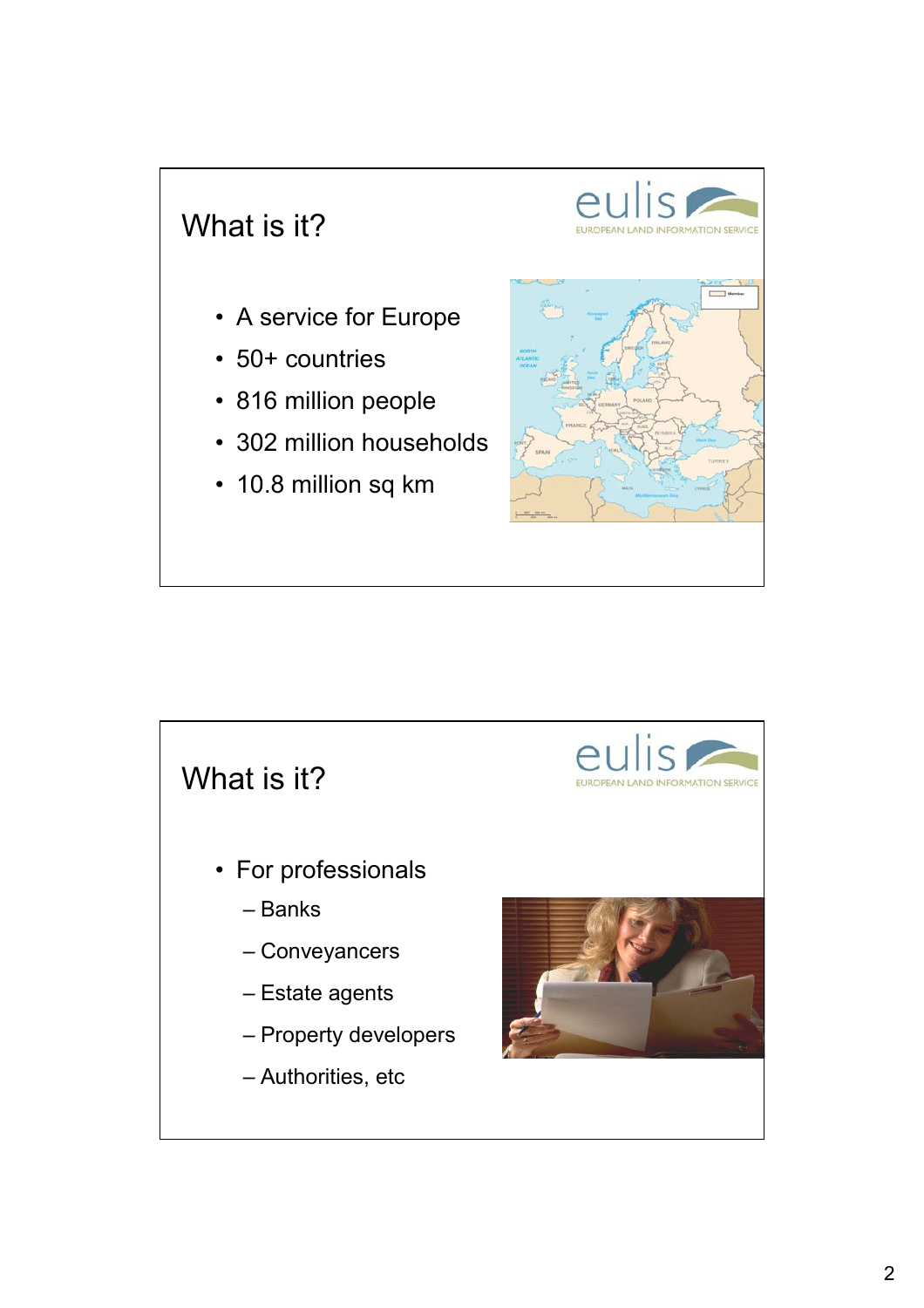

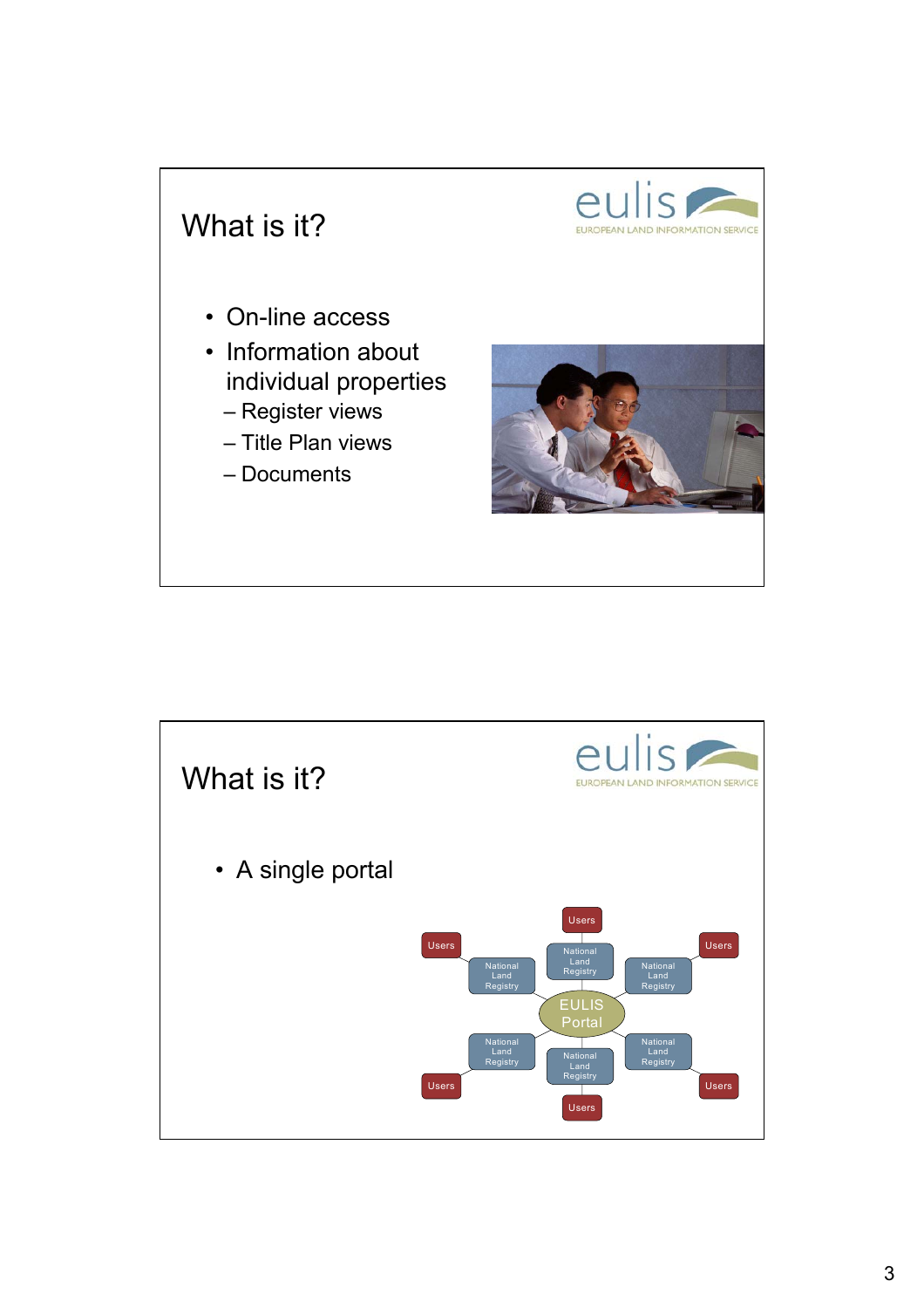

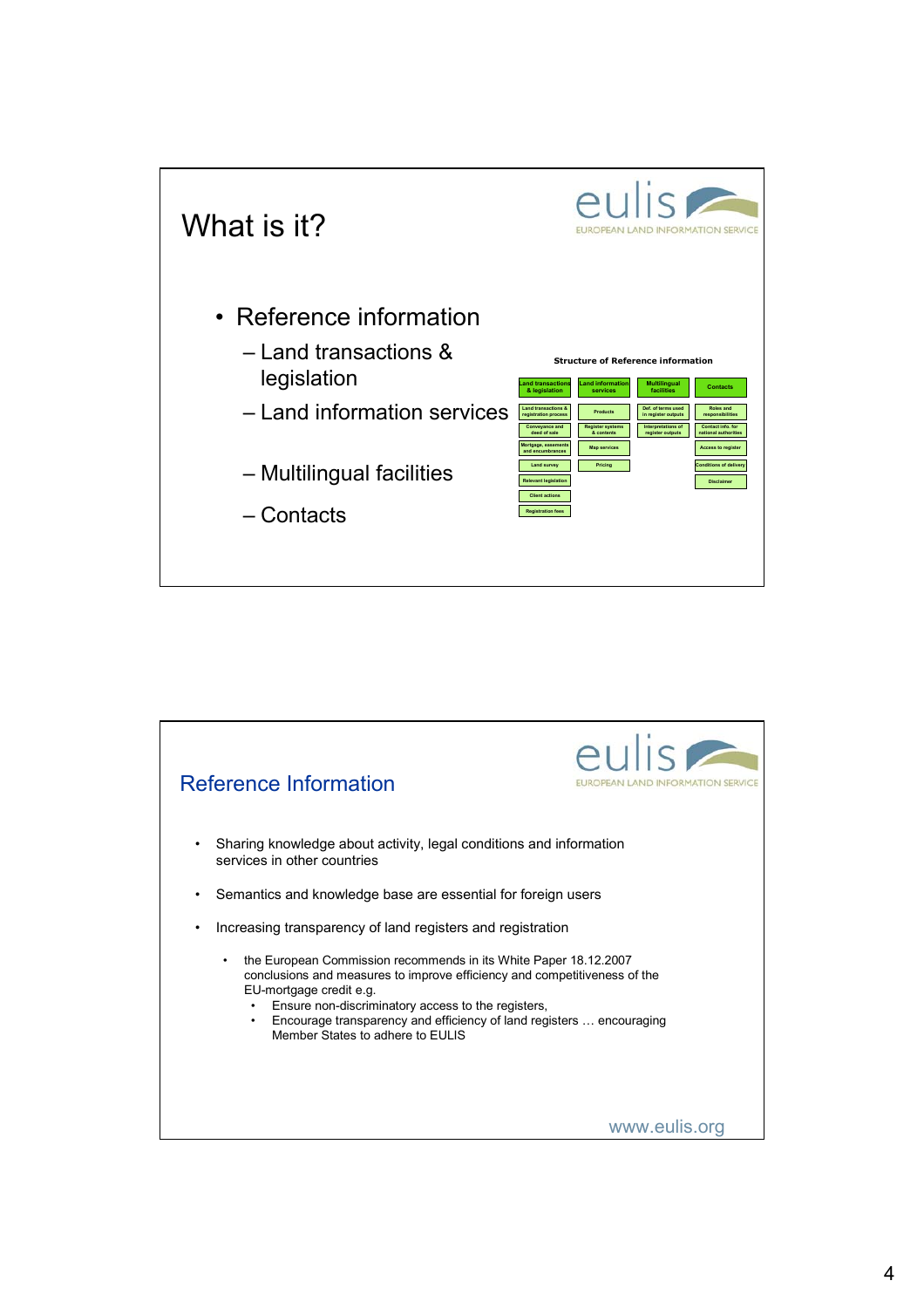

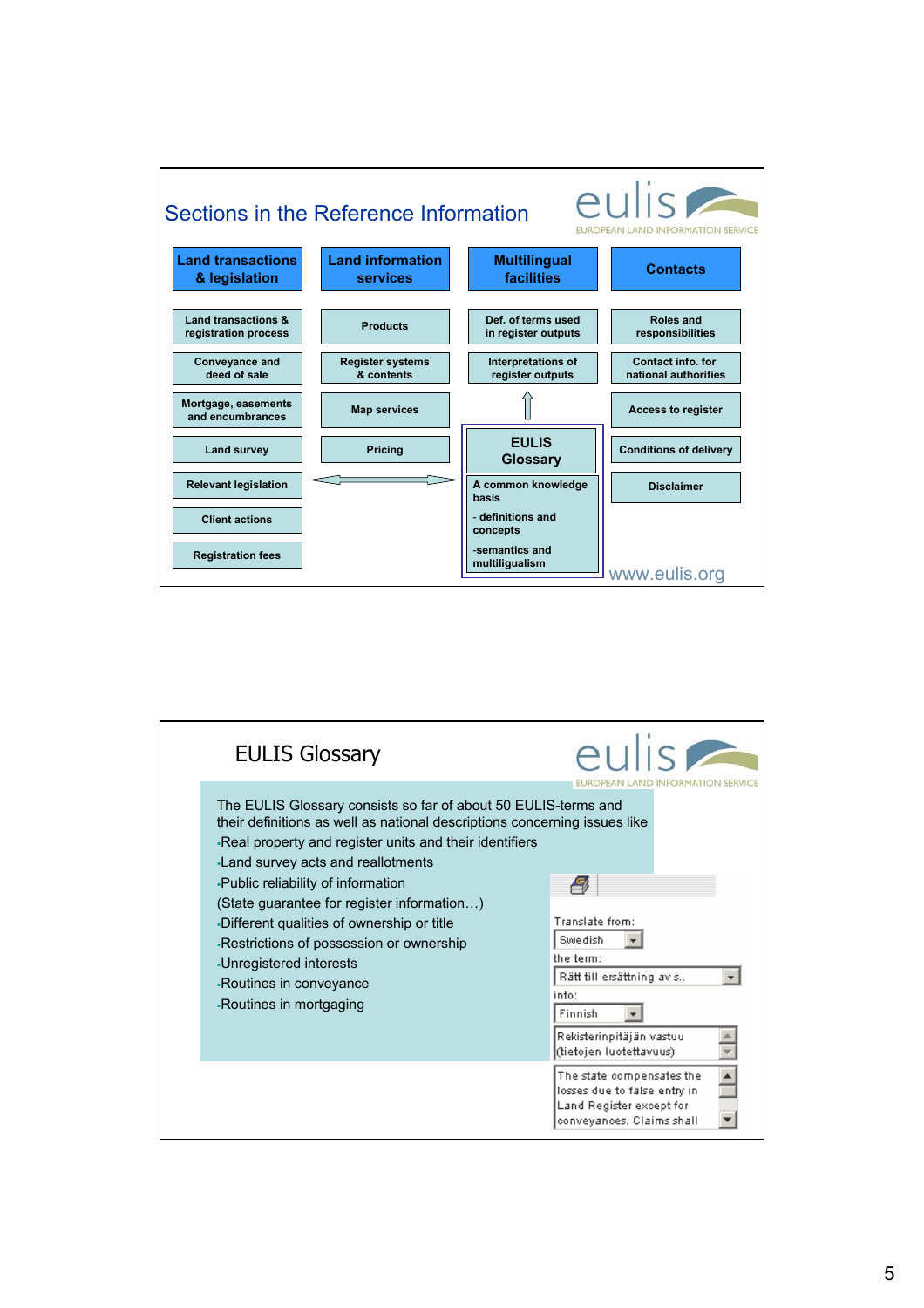| Concept<br>(EULIS)                         | Definition (EULIS)                                                                                         | <b>National synonym</b>                                                | <b>National description</b>                                                                                                                                                                                                                                                                                                                                                              |  |
|--------------------------------------------|------------------------------------------------------------------------------------------------------------|------------------------------------------------------------------------|------------------------------------------------------------------------------------------------------------------------------------------------------------------------------------------------------------------------------------------------------------------------------------------------------------------------------------------------------------------------------------------|--|
| Guarantee for<br>register infor-<br>mation | Responsibility of<br>register authorities<br>to compensate for<br>losses incurred.                         | Rätt till ersättning<br>av staten i vissa<br>fall/skadestånds-<br>fall | In Land Code Chap 18 Section 4 the<br>rightful owner is entitled to compen-<br>sation from the State for his loss.<br>ansvar vid fel i vissa Bona fide acquisition by virtue of title<br>is possible due to Land Code Chap<br>18 section 1<br>> References not acceptable                                                                                                                |  |
| Mortgage                                   | A right in property<br>granted as security<br>for the payment of a<br>debt.                                | Inteckning                                                             | In Sweden a registration of the mort-<br>gage refers always to the property.<br>When a mortgage has been granted,<br>a mortgage certificate shall be issued<br>on the basis of mortgage. The right<br>of lien is granted by the property<br>owner surrendering the mortgage<br>certificate as security for the claim or<br>through registration in the mortgage<br>certificate register. |  |
| Mortgagee                                  | The person to<br>whom the mortgage<br>is granted.                                                          | Inteckningshavare                                                      | Refers always the property in Swe-<br>den                                                                                                                                                                                                                                                                                                                                                |  |
| Subdivision                                | Transferring a part<br>of land out of a reg-<br>ister unit. Parcelling<br>out is often used as<br>synonym. | Avstyckning                                                            | Unofficial parcelling of land is null<br>and void                                                                                                                                                                                                                                                                                                                                        |  |

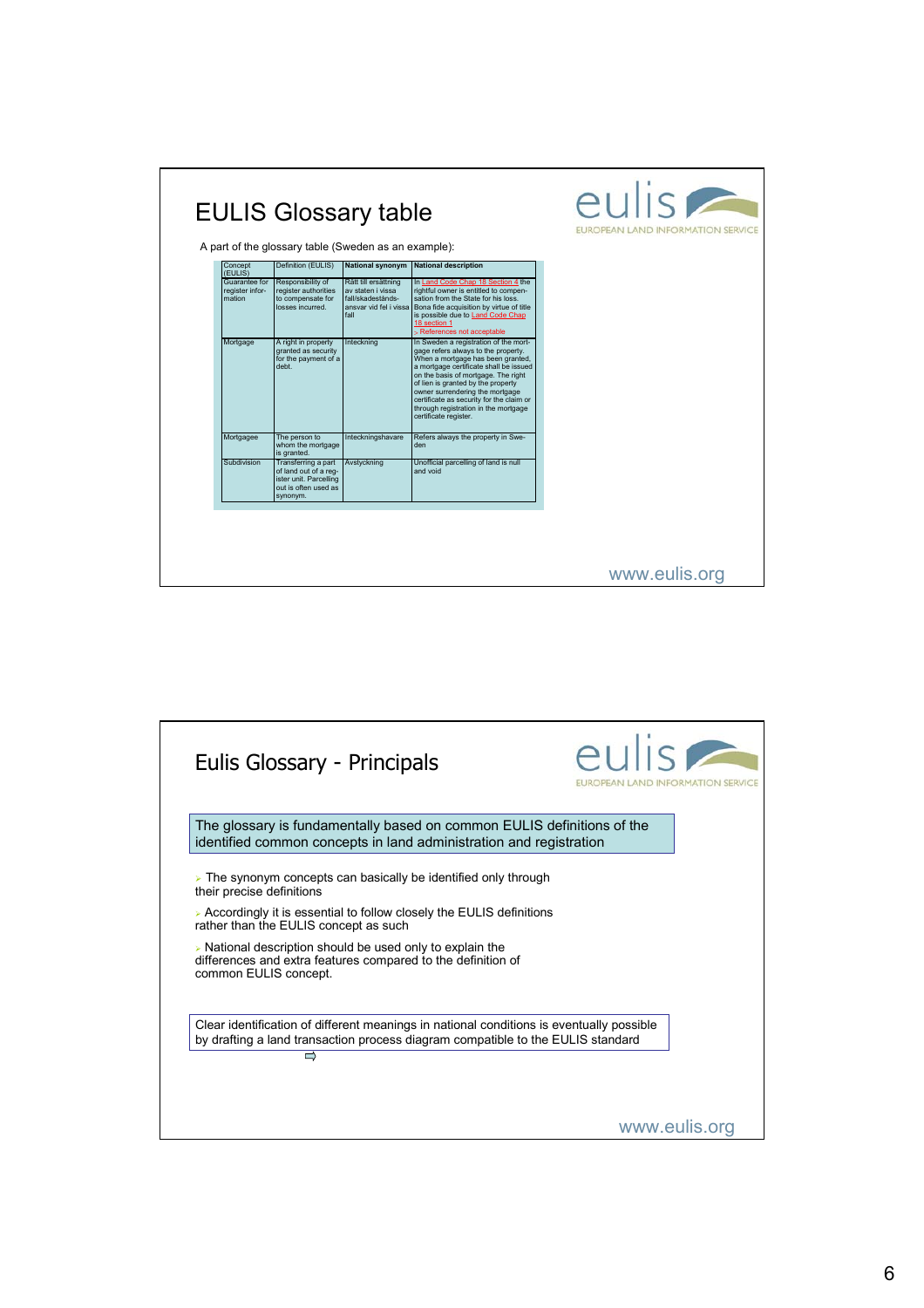

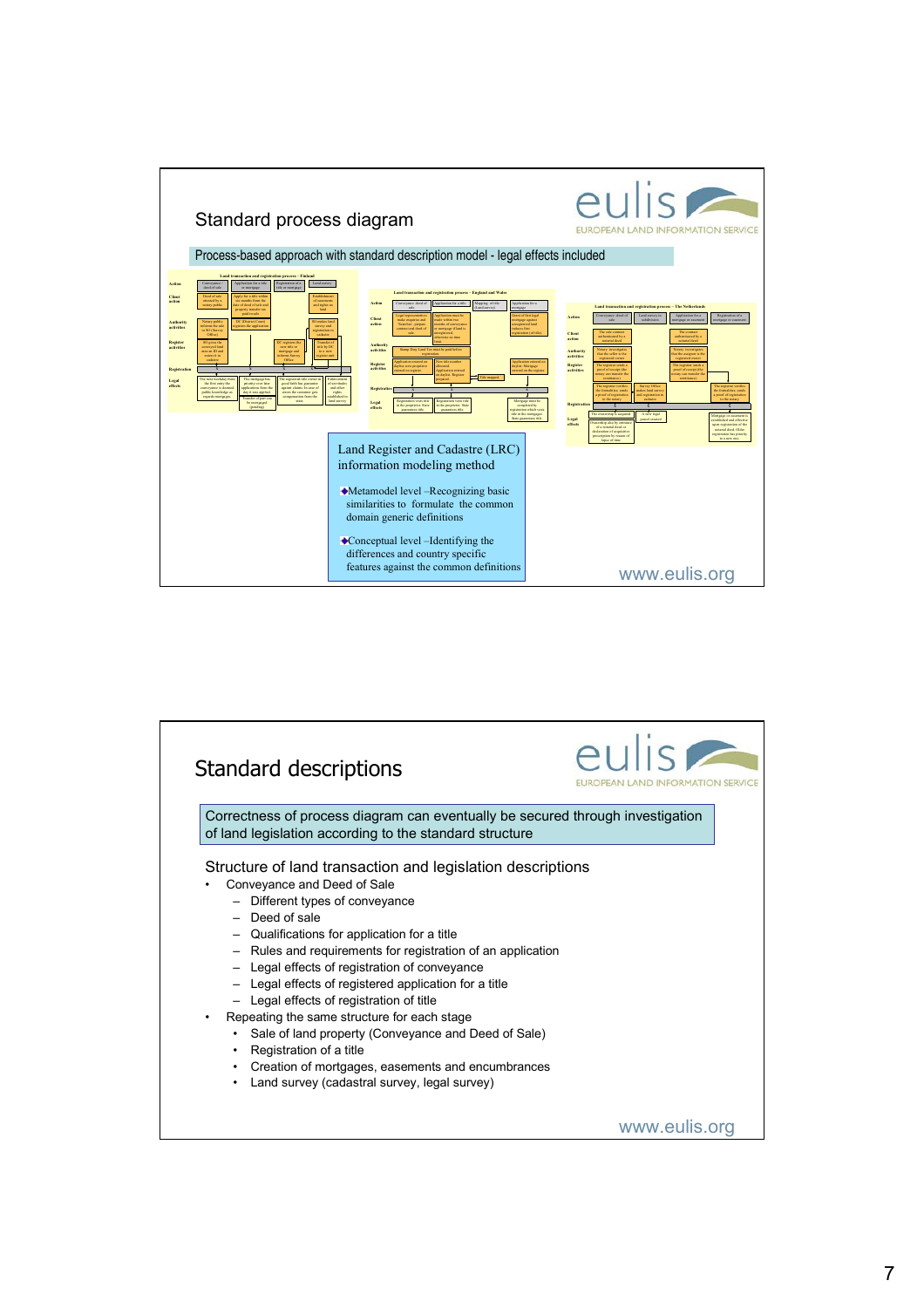

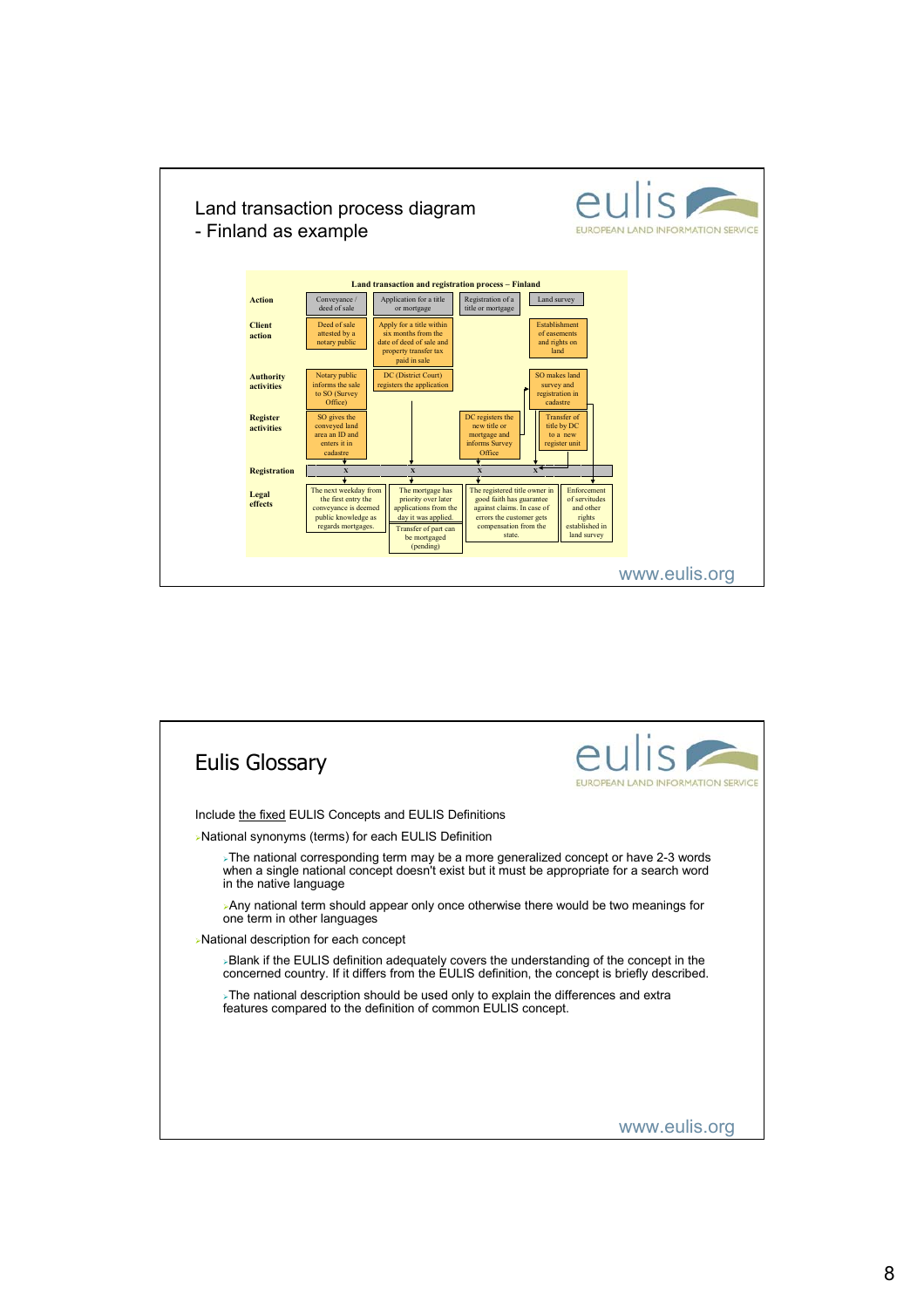

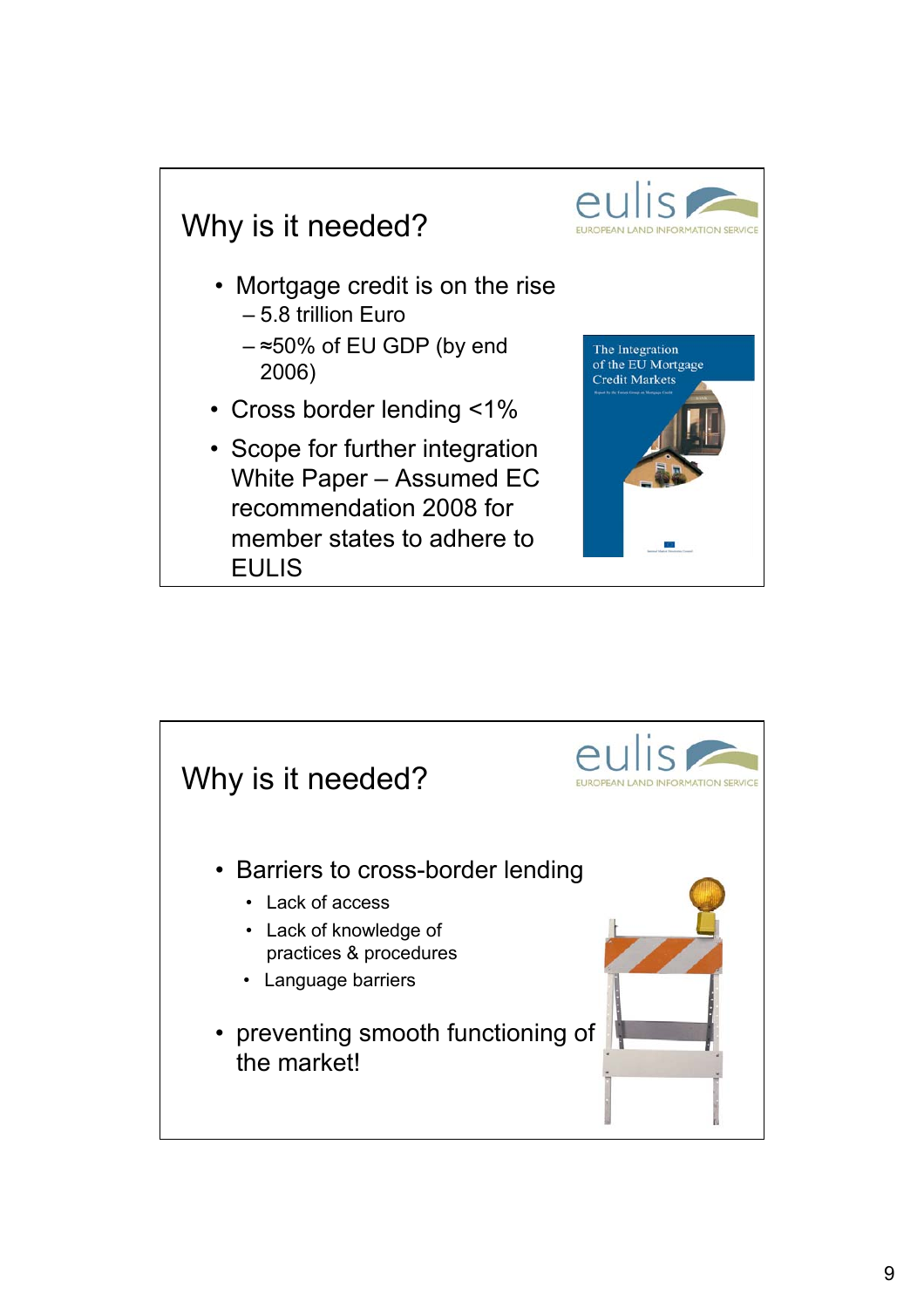

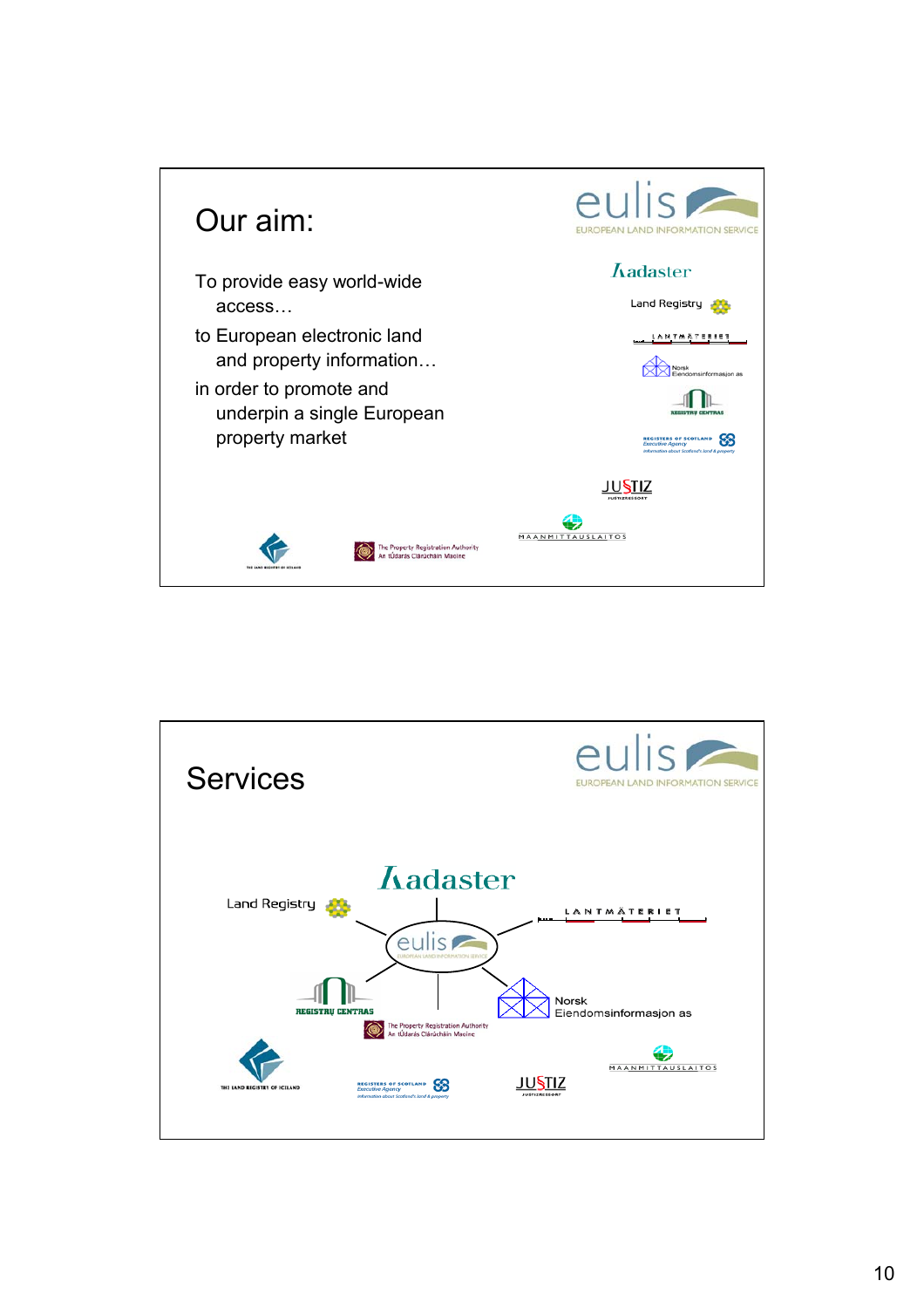